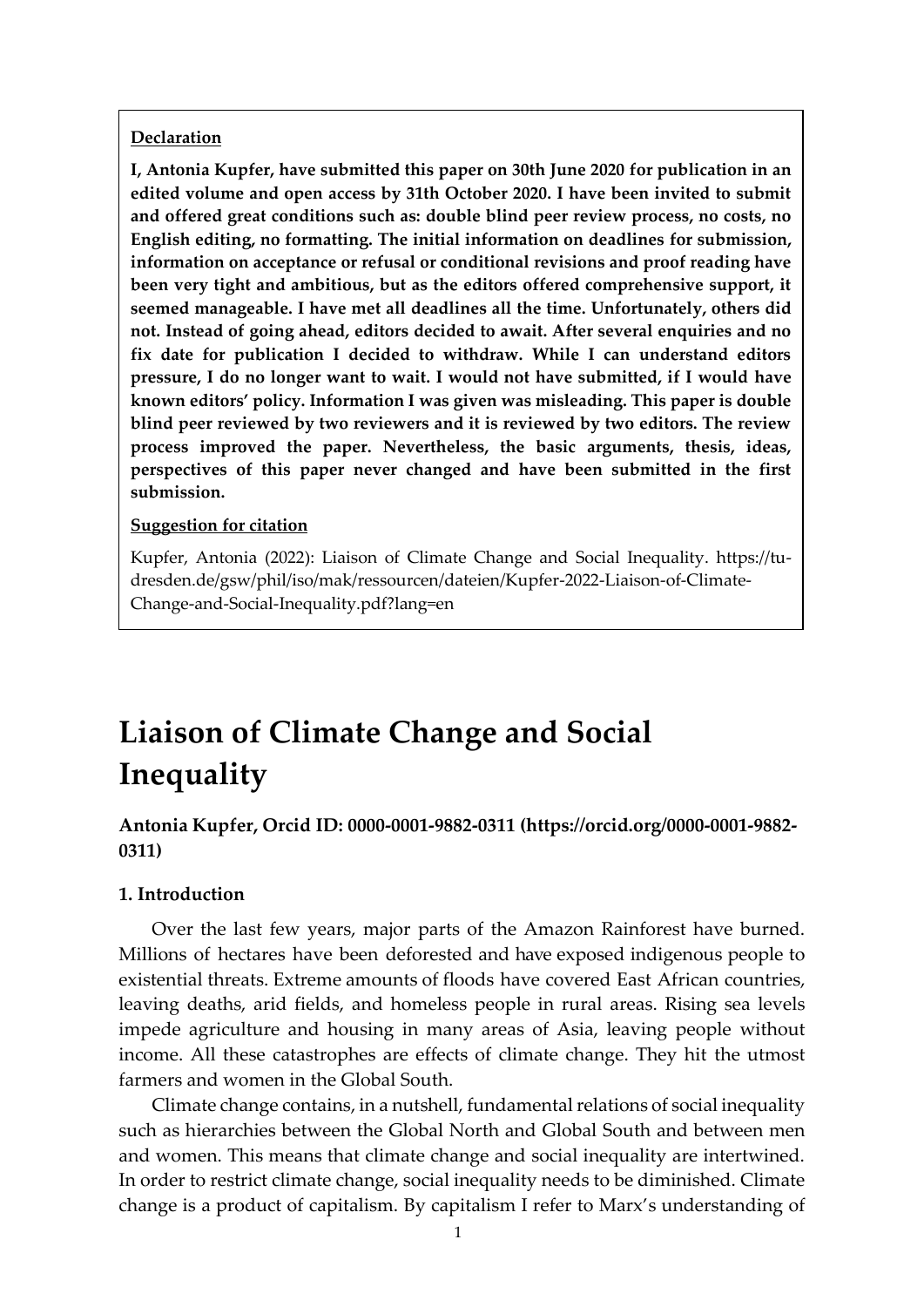capital as "a specific societal, historically developed relation of production in which the worker is stamped instantly into valorization tool of the capital"<sup>1</sup> (Marx [1867] 1988, p. 532). Out of a Marxist perspective, which I will follow here, capitalist societies are unequal societies. Consequently, I will argue that a transition to reduced inequality entails overcoming capitalism. Following on from this would be a restriction of climate change, which humanity and Earth urgently need. Following Arruzza (2014) in her critique of a reductionist interpretation of Marx as dealing only with economic categories, her definition of capitalism in a Marxist approach means "a living totality of social relations. Among these, we also find power relations connected to gender, sexual orientation, race, nationality, and religion, and all are put into the service of the accumulation of capital and its reproduction, but often in varying, unpredictable, and contradictory ways" (Arruzza 2014, p. 9). Later, by referring to symbolic societal relations of nature and to a couple of socially created dualisms as well as to relations between Global South and Global North I will pick up Arruzza's argument of taking the totality of social relations into account. Thus, I will argue also for a change in society's symbolic relations to nature by questioning dominating dualisms and material relations between world regions and nations as well as within nations. There are supporters of green capitalism and a Green New Deal, but I will argue that these suggestions fail, as they do not address the core cause of climate change, which is capitalism. Instead, proponents of a Green New Deal hold to the paradigm of economic growth that shall be realized through the invention and usage of new technologies. I will argue that degrowth would restrict climate change to a much greater extent.

This contribution aims at capturing climate change as a societal relation to violence. It is a societal relation because all members of a society are involved, although unequally, as some live at the expense of others. It is a relation of violence, as it does not only create social inequalities, but these are leading to physical and mental<sup>2</sup> injuries and deaths. This societal relation of violence extends beyond injuring human beings and includes the exploitation of non-human beings such as animals, plants, and nature<sup>3</sup> in general. This exploitation occurs daily and materially, and it is based on a dualistic line of thought. This dualistic episteme roots in northwestern men-dominated traditions. It neglects holistic views of the world, as they are common in many indigenous communities, as for example, the Andean ones. In order to approach societies without violence and to decelerate climate change, socio-ecological transformations that transcend capitalism are required.

This paper starts with the core problem, which is capitalism, by lining out capitalism's destructive relations with nature in Section 2. Then, in Section 3, I will explain in more detail how capitalism constitutes a basic hierarchy between the Global North and the Global South. In Section 4, I will highlight fundamental gender

<sup>&</sup>lt;sup>1</sup> Author's translation from German.

<sup>&</sup>lt;sup>2</sup> The destruction of livelihoods is an existential threat, and people who do not deny or suppress the realization of destruction struggle with anxieties.

<sup>&</sup>lt;sup>3</sup> By nature, I refer to biological, chemical, and physical processes both independent from and in constant exchange with human beings and highly affected by them.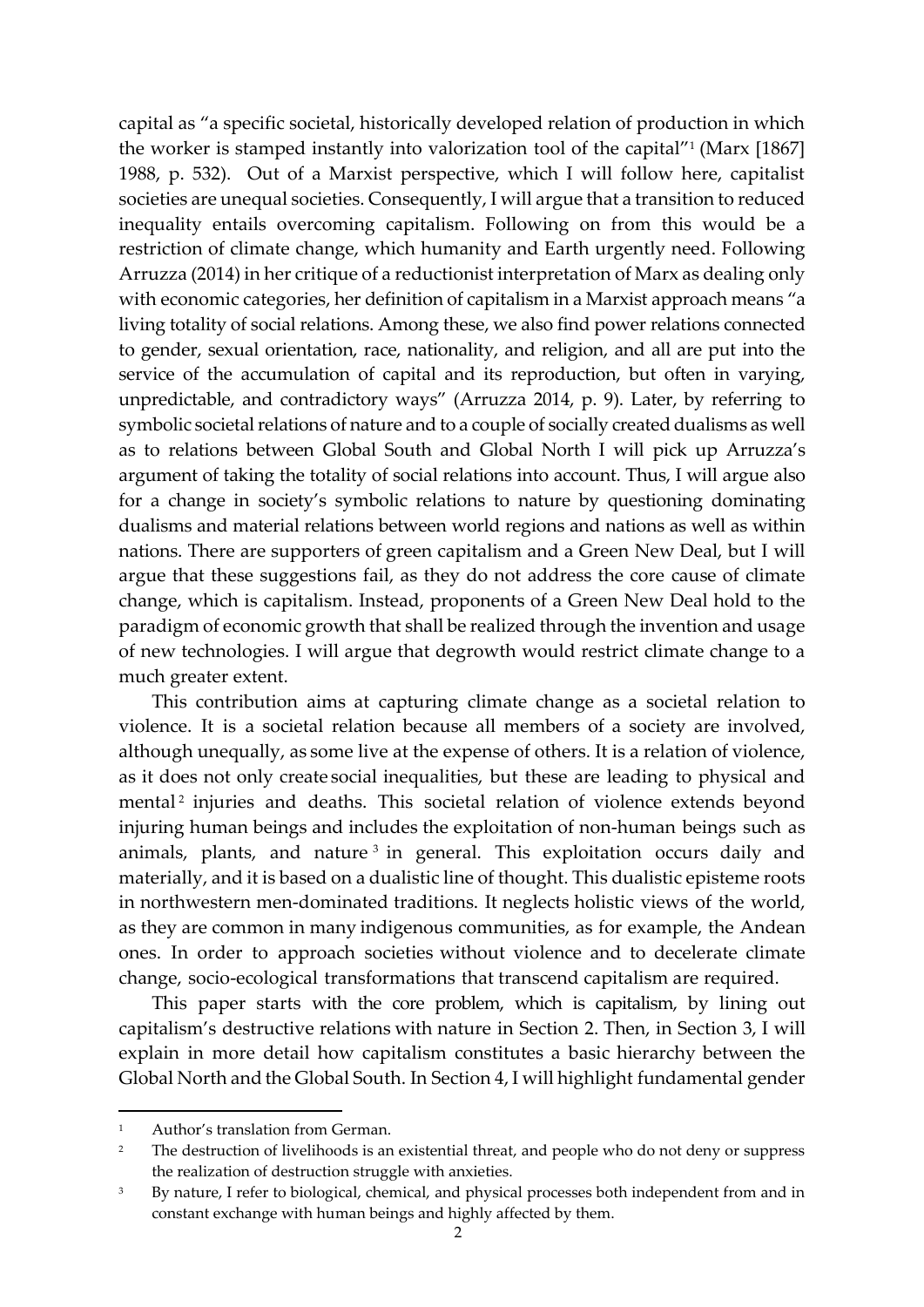inequalities linked to capitalism, and the following Section 5 illustrates how these inequalities come together in climate change as a societal relation to violence. The final part of this chapter, Section 6, discusses the concept of degrowth as a socialecological transformation aiming at climate justice.

# **2. Capitalism as a Destructive Social Relation with Nature**

Different societies and economies have different relations with nature. Relations with nature always obtain a symbolic and a materialistic dimension. The ways societies conceptualize nature is an important symbolic structure and has repercussions on the material dimension. Capitalism emerged in northwestern societies during times of industrialization<sup>4</sup>, when the dominant world view was coined since the 16th century by seeing nature as an object that could be exploited (Merchant 1983). This perspective developed parallel to the creation of other binaries: nature versus culture, body versus mind, and men versus women were among the dominant dualisms. Former conceptualizations in which, for example, men and women were not seen as two different categories, or wherebody and minds were connected had disappeared. In addition to separating formerly related categories, dominant views imposed a hierarchy between the duos. By this, a complex world was not just reduced to binary categories, but social inequalities between the two poles were constituted. The constitution of hierarchies enabled legitimizations for domination and exploitation of the less valued category. One of these hierarchical binary categories was the separation of "nature" and "society" according to Claudia von Werlhof (1988).<sup>5</sup> Nature was conceptualized as "inputs" to economic processes. In capitalist societies, bodies, and especially women, were conceptualized as nature. Therefore, the economy could be carried out by exploiting so-called natural resources—by exploiting bodies in long working hours and exploiting women in using their reproductive work without paying it. Men's labor was paid but only to the extent they could keep themselves from being exploited further. Additionally, colonies were denoted as nature, in which robbery and slavery constituted capitalist "primitive" accumulation (von Werlhof 1988, p . 106). Binary thinking also manifested in relating the various upper categories to each other, as well as the lower-classified categories, so that an accumulation of the "positive" and the "negative" was created: Culture, mind, and men were seen as deeply interconnected, and nature, body, and women were considered as the opposite. Thus, a dynamic of reinforcement of dualistic categories occurred. These binary categories were transmitted to other social areas such as sciences and politics. Following von Werlhof (1988), this separation led to a suppression of

<sup>4</sup> I am not following Wallerstein here who dates start of capitalism much earlier in times of colonization.

<sup>5</sup> Jason Moore (2015) also asserts the binary between nature and society as a precondition for capital accumulation. He suggests to end the Cartesian division and see capitalism not outside nature but "as a project and process within the web of life" (p. 30). However, as Stache (2017) criticizes, in Moore's perspective, nature loses its independency, and destruction of nature by capitalism is interpreted as a new mode of capitalism.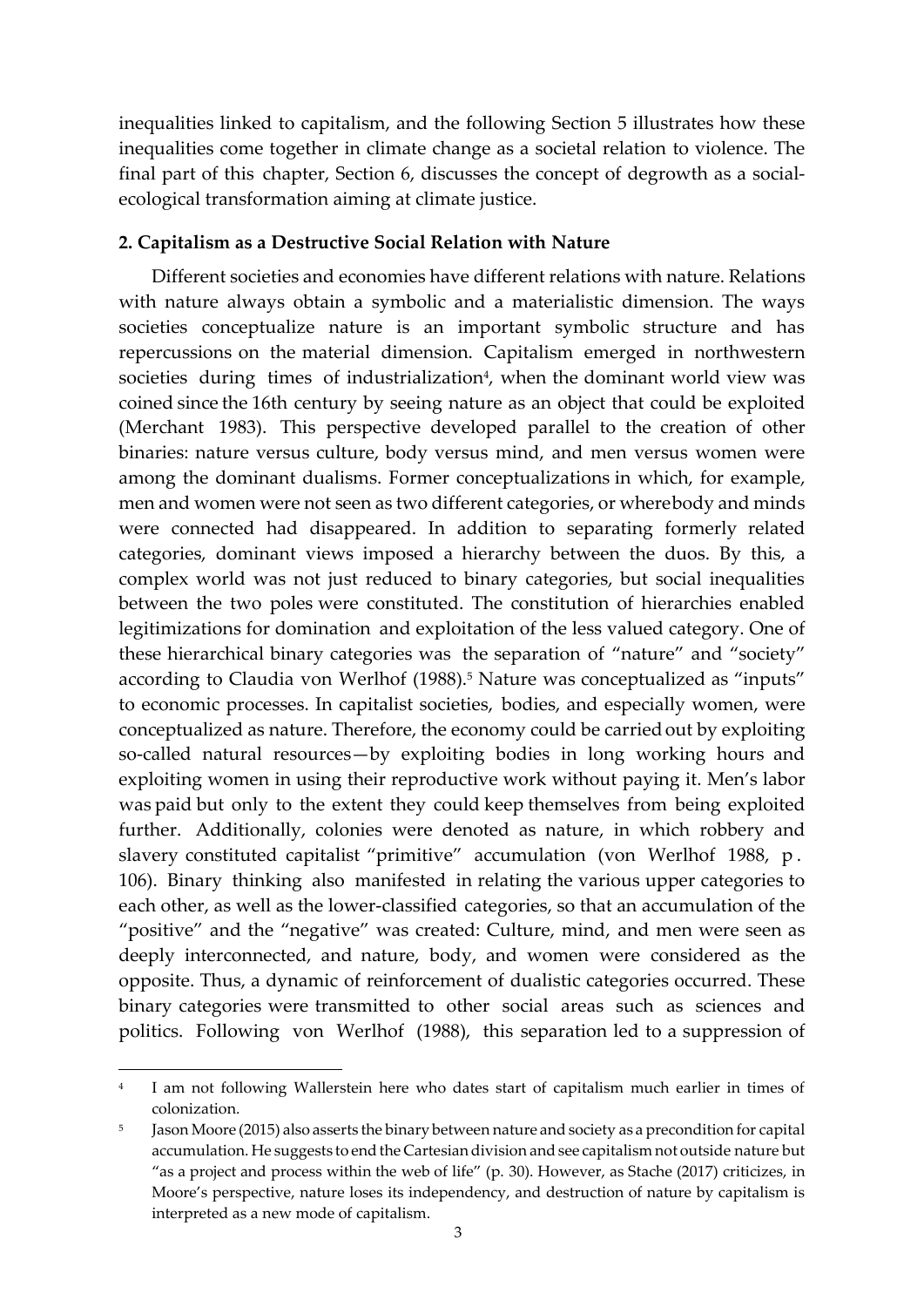nature and a strict division of labor in science, supporting hierarchization in the symbolic sphere as well. With this, they consolidated a hegemonic power of dualisms in societies. In her reply to Walby's critique of feminist standpoint epistemologies, Harding (2001) offers insights into how (eco)feminist philosophy reveals the ideological structure for exploitative growth. Thus, Harding's insights extend von Werlhof's critique. According to Harding, this occurs in five ways: first, feminist standpoint epistemologies "argue that knowledge and power are internally linked" (ibid., p. 515). This implies that

any body of systematic knowledge is always internally linked to a distinctive body of systematic ignorance. […] For example, assumptions that nature was a cornucopia, endlessly capable of serving human desires, permitted scientific questions that produced important collections of systematic knowledge but precluded asking the kinds of questions environmentalists ask today, thereby generating and maintaining vast bodies of environmental ignorance through the centuries (ibid., p. 516).

A second way of how (eco)feminist standpoint epistemology reveals ideological structure for exploitative growth is their interest "in how such knowledge [knowledge of oppressed groups] can be used to identify otherwise obscured features of dominant institutions, their cultures, and their practices" (ibid., p. 517). A third way consists of expanding "the competence of scientific methods so that researchers can detect the values and interests shared over entire social communities or even generations of them—androcentrism, Eurocentrism, race or class values and interests, as well as prodemocratic" (Harding 1991, 1998a cited in Harding 2001, p. 518). A fourth way occurs by trying "to substitute feminist values and interests not for value-neutral criteria but for those criteria or aspects of them that are androcentric and antidemocratic and that block the growth of knowledge" (ibid., p. 520), for example, the knowledge that economic growth relies on exploitation of nature. A fifth way consists of "rational decision making" (ibid., p. 523) by trying "to gather all the information and criticisms we can, we weigh these carefully, and we keep on gathering and evaluating as we go along" (ibid., p. 523) or, according to the motto of the Zapatistas, "Preguntando Caminamos". These five ways of (eco)feminist standpoint epistemologies contribute fruitfully to the "epistemological crisis of the modern West" (ibid., p. 523) and reveal capitalism as a destructive social relation with nature. In explicit ecofeminist philosophies such as Vandana Shiva (1989), feminist standpoint epistemology is reflected and carried out by arguing that knowledge of women from the Global South is to be preferred to that of Western scientists as the women obtain (greater) access to empirical data and experiences that matter for ecology.

From the more general feminist epistemology and critique of scientific theory, I turn now to specific Marxist arguments for the classification of capitalism as a destructive social relation with nature in chronological order. Marx himself described in the first volume of *Capital* (Marx [1867] 1988) how closely related the process of industrialization was with using natural energies such as wind power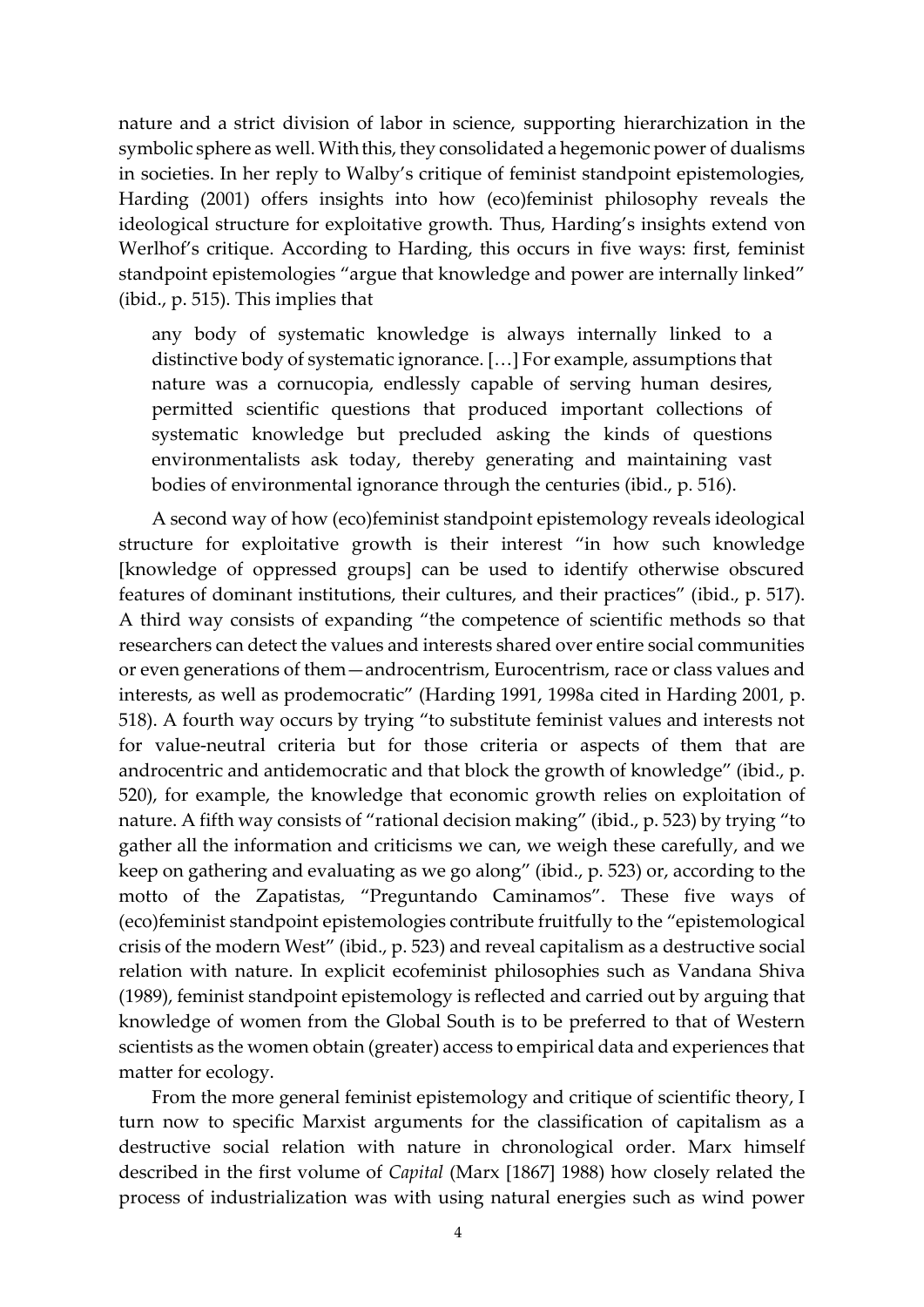(metabolism) and describes this close relation by referring to machinery. His interest in machinery is the question of the production of surplus value, which is taken by capitalists from workers whereby the social relation of inequality of two main classes is constituted. A second crucial link between capitalism and nature is the way of production, which is geared toward growth. Capitalism is geared to accumulate capital, enabling growth, which, in turn, enables further capital accumulation. In capitalist societies, companies depend on permanent growth in order to be able to compete with others and avoid being bought by other companies or going bankrupt. Permanent growth also depends on an increase in energy for production. In his chapter on the so-called original accumulation, Marx explains: "the so-called original accumulation is therefore nothing else as the historical process of divorce of producer and means of production"<sup>6</sup> (Marx [1867] 1988, p. 742). The socio-economic inequality of the capitalist society has emerged from the former social and economic inequality of the feudal society by ending serfage (Leibeigenschaft), so workers no longer belonged to means of production themselves but still did not own means of production themselves. Thus, this socio-economic inequality is the fundamental condition for the reproduction of capitalism on a permanently expanding stepladder <sup>7</sup> . One of the major representatives of a Marxian theorization of the human–nature relationship is John Bellamy Foster (1999), who systematically revealed further important insights by classifying Marx's theory of metabolic rift, a foundation for environmental sociology. In Forster's reconstruction of Marx, it becomes clear that Marx related critically to industrial agriculture, loss of forests, pollution of cities, and overpopulation, by arguing for sustainability and developing a vision for future societies in which human metabolism with nature needs to be governed rationally and under collective control with lowest expenditure of energy as possible (ibid.)—a vision being adopted by social movements for climate justice, as explained below. Jason Moore (2000) ties in with Foster's analysis of Marx's study on the division of rural and urban areas of labor as a metabolic rift and extends the analysis by referring to Wallerstein in applying the Marxist concept of metabolism to a world-history perspective. Moore asserts that the global extension of capitalism in the 16th century also led to a reorganization of world ecology. He identifies five historical cycles of agro-ecological transformations. The last cycle started in 1950 and marks a shift from expansionist to intensification strategies. However, also this last ecological exploitation remains self-limiting, which is why Moore suggests that present ecological contradictions are rooted in the "logic of capital itself" (ibid., p. 146) closing the circle to feminist epistemologists as lined out above.

More recently, Christian Stache (2017) analyzes in detail the relation between capitalism and its relation to nature in Marx's *Capital*. Following Stache, the overall aim in capitalist societies, i.e., to produce added value, impacts nature. Capital is related to nature in its direct exploitation and domination, using nature as

Author's translation from German.

<sup>7</sup> Critically developed further by Luxemburg ([1913] 1923), who points to imperialism and colonialization, which I will later pick up by focusing on unequal relations between the Global North and South.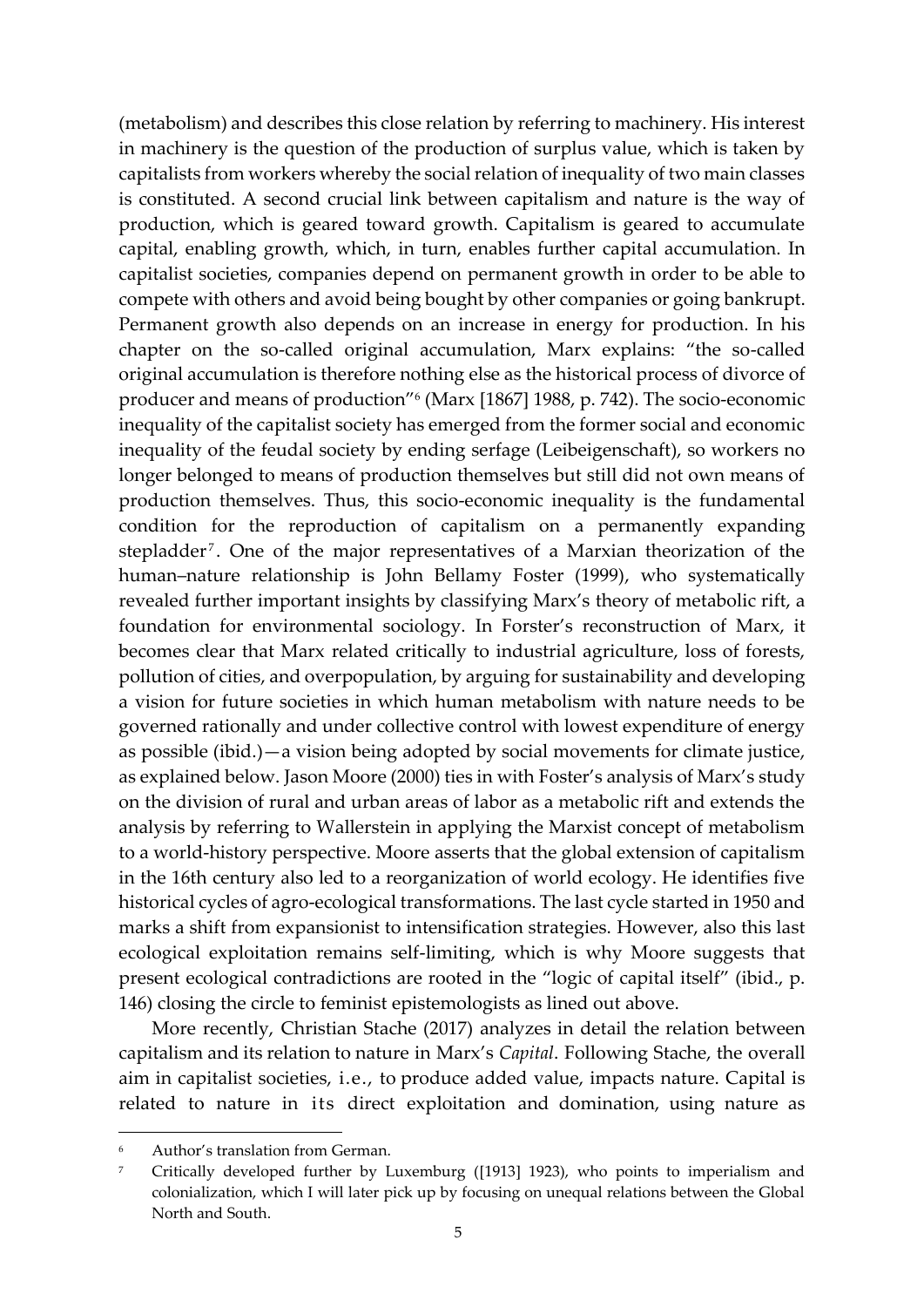available material. While productive forces develop, the destruction of nature is intensified and expanded, because nature is required for the production of an increasing number of products and means of production. Thus, nature is exploited in invasive and extensive ways. Despite nature's great ability to restore itself, there is a limit to its recovery and thus exploitation. Dietz and Wissen (2009) emphasize that what is currently perceived as natural limits are capitalistic, produced limits. Nevertheless, there are also biophysical limits as to how much society can produce before the ecological collapse. Elmar Altvater (2005) has identified this limit as one to capitalism itself. Athanasios Karathanassis (2015) differentiates between Fordist and post-Fordist relations to nature and asserts that in post-Fordist economies, information and communication technologies require much energy and produce large amounts of garbage (using nature as tap and sink). Neoliberal market- based governance enables an intensification and extension of the domination of nature.

# **3. Capitalism Creating a Hierarchy between the Global North and the Global South**

In his book *The open veins of Latin America*, Eduardo Galeano ([1971] 1985) describes the exploitation of a whole continent from the 15th to the 20th century.

Latin America is the region of open veins. From discovery until today, *everything* has turned first into European and later into North-American capital and as such it accumulated into far-away centers of power and still accumulates. *Everything*: treasures of nature and the abilities of the population, the methods of production and the class structure of every location have been determined from outside by incorporating into the global gear of capitalism<sup>8</sup> (Galeano [1971] 1985, p. 11, italics in origin).

Not only Latin America but also Africa and Asia are world regions exploited for the purpose of capital accumulation. Corporations and states in the Global North have enriched themselves by extracting gold, silver, minerals, coal, oil, gas, coltan, directly or through production. Colonialism secured the military and political dominance of Europeans in many areas of the world. Later, economic dependencies of liberated countries in the Global South continued securing benefits for the Global North. Following the UN Global Resource Outlook (United Nations 2019), extraction of natural resources increased from 27 billion tons in 1970 to 92 billion tons in 2017. "Upper-middle income economies dominate extraction of resources" (ibid., pp. 7–8).

The extraction of resources is called "plunder" by Immanuel Wallerstein ([2004] 2005, p. 28). He offers with his world-systems perspective in an analysis for the hierarchy between different regions of the world (see Moore 2000 above), and he calls core and periphery and semi-periphery that includes and extends beyond plunder. His perspective is a relational one and an alternative to the modernization theory, which assumes a rather linear path to modernity; all

Auhtor's translation from German.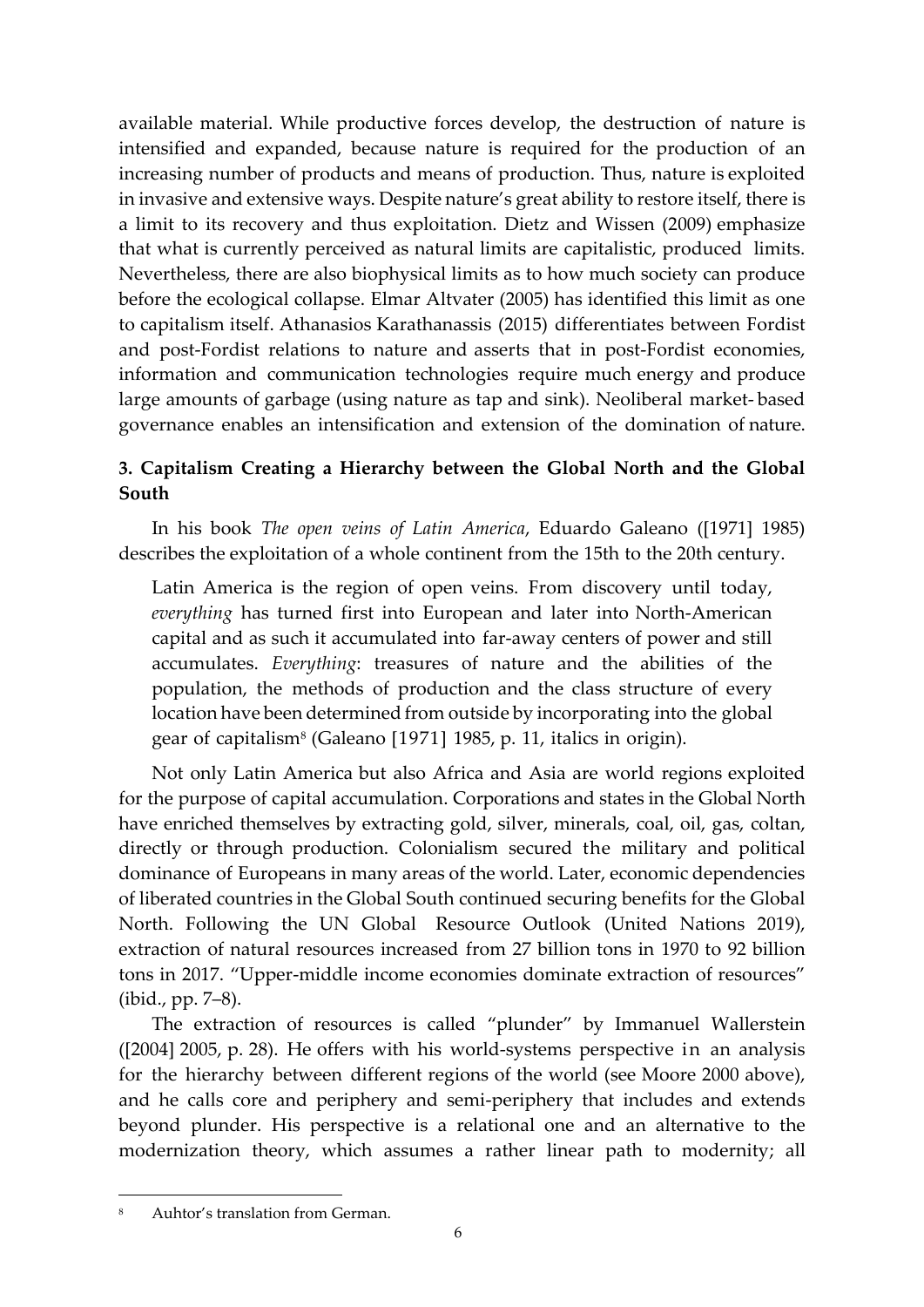countries look for in the modernization model (Coccia 2018). The object of Wallerstein's interest is the capitalist world economy. Its key characteristic ties in Marx's concept of capital accumulation, as outlined above.

For the constitution of the world regions, the division of labor is crucial. It refers to the degree of profitability of the production processes and constitutes interdependent regions. The hierarchy between core regions and peripheral regions is the constant flow of surplus value from the producers of peripheral products to the producers of core-like products. This is an unequal exchange. Semi-peripheral states have a near mix of core-like and peripheral products.

The role of each state is very different vis-à-vis productive processes depending on the mix of core-peripheral processes within it. The strong states, which contain a disproportionate share of core-like processes, tend to emphasize their role of protecting the quasi-monopolies of the core-like processes. The very weak states, which contain a disproportionate share of peripheral production processes, are usually unable to do very much to affect the axial division of labor, and in effect are largely forced to accept the lot that has been given them. The semi-peripheral states, which have a relatively even mix of production processes, find themselves in the most difficult situation. Under pressure from core states and putting pressure on peripheral states, their major concern is to keep themselves from slipping into the periphery and to do what they can to advance themselves toward the core (Wallerstein [2004] 2005, p. 29).

It becomes obvious that the status of each state depends on the status of the others. Thus, Wallerstein draws a dynamic picture of the hierarchy between states, the core ones mainly persisting to the Global North and the peripheral ones to the Global South. The main source of extracting surplus value is the low cost of salaries for workers in peripheral states of the Global South. To this, precarious working conditions add, often occurring in informal sectors, as day-laborers and in sectors of construction and tourism. Wallerstein's concept of the unequal status of countries of the Global North and Global South is supported by empirical data from household panels of more than 100 countries that Branco Milanovic (2016) analyzed. Milanovic is interested in global inequality. He asserts that "the world is unequal in a very particular way: most of the inequality, when we break it down into inequality within countries and inequality among countries, is due to the latter" (ibid., p. 132). He terms this phenomenon "The Citizenship Premium". About twothirds of people's lifetime income depends on where they are born (as 97% of people live in the country where they are born). However, Milanovic states that this figure has changed in the last decade and dropped to the ratio in 1870. This gives rise to questions such as whether inequality within states is on the ascent (as we can observe in the Global North), which implies a more egalitarian correlation between the Global North and Global South.

## **4. Capitalism Constituting Gender Hierarchies**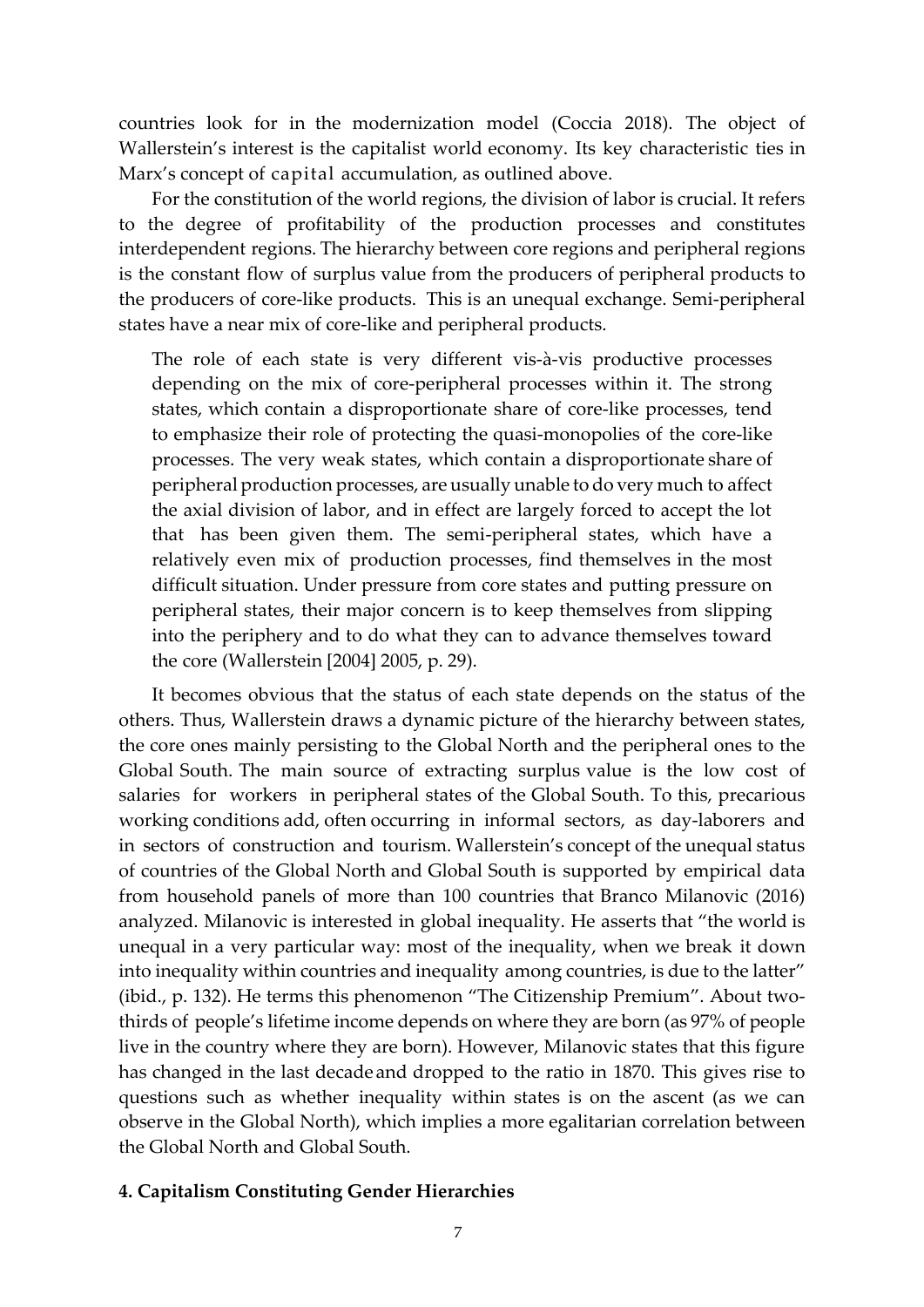In addition to the social inequality between the Global North and South, capitalism also constitutes a relation of social inequality between men and women. Both inequalities are crucial for climate change, as I will point out below. Of course, there are many differences within the social groups of women and men in terms of income and living circumstances (e.g., Connell 1995; Hochschild 2000). Nevertheless, capitalism is a societal formation that bases on a hierarchization between men and women. Additionally, prior to capitalism, social relations between genders were unequal. Thus, capitalism emerged in a patriarchal society and continues to devalue women, as Ursula Beer (1991) describes in her historical account on the constitution of gender relations in Germany. The crucial feature of capitalist suppression of women is the assignment to work outside the production of capital (Beer 1991, p. 247). With this, women are excluded from what counts in capitalist societies: generating surplus value appropriated by corporation owners. A juridical process in which the prevailing legal situation patronizes women and denies them the status of a legal person accompanies this process of exclusion. The expulsion of women from the production of capital becomes possible by splitting off reproductive work from productive one and to relegate it to a "separate, "private" sphere, where its social importance is obscured" (Fraser and Jaeggi 2018, p. 33). Beatrice Müller (2014) puts emphasis on the process of squeezing out by explaining that the abjection of care work is a constitutive mechanism of domination in patriarchal capitalism. The abjection of care work stretches from physical care for the ones in need to mental involvement with topics of vulnerability and death. Roswitha Scholz (2011) emphasizes that value abjection (Wert-Abspaltung) is not simply a sub-system but constitutive for the capitalist society. She insists that the fundamental problem is not the unequal distribution of the surplus value, but the fact that in capitalism, people do not produce for immediate consumption but for the market. This affects both men and women, but women's work, especially in the care sector, is often less gratified than men's work. In order to prepare women and men for their different work in capitalist societies, they are socialized differently. According to Regina Becker-Schmidt (1987), modern women experience double socialization as they are prepared to work in reproduction and production. Since both areas are contradictory, women's socialization is conflictive. They are supposed to be engaged and flexible in paid work, and at the same time, they are assigned most childcare demanding their time. Being employed part-time leads to low income and pensions—a gender pay gap through a lifetime. Women's devaluation of work, even if it is paid, manifests also in relatively low salaries of work carried out in non-profit areas such as health. Partly, there is an alliance between capitalists and male workers in devaluing women's work, as the former are interested in profits, while the latter, in less concurrence and unpaid care- and housework at home, as Brigitte Aulenbacher et al. (2015) point out. According to Aulenbacher (2020), the recent increase in interest in the care sector stems from its crisis and from its reorganization. Both enable an analysis of the care sector as an analysis of the transformation of capitalism.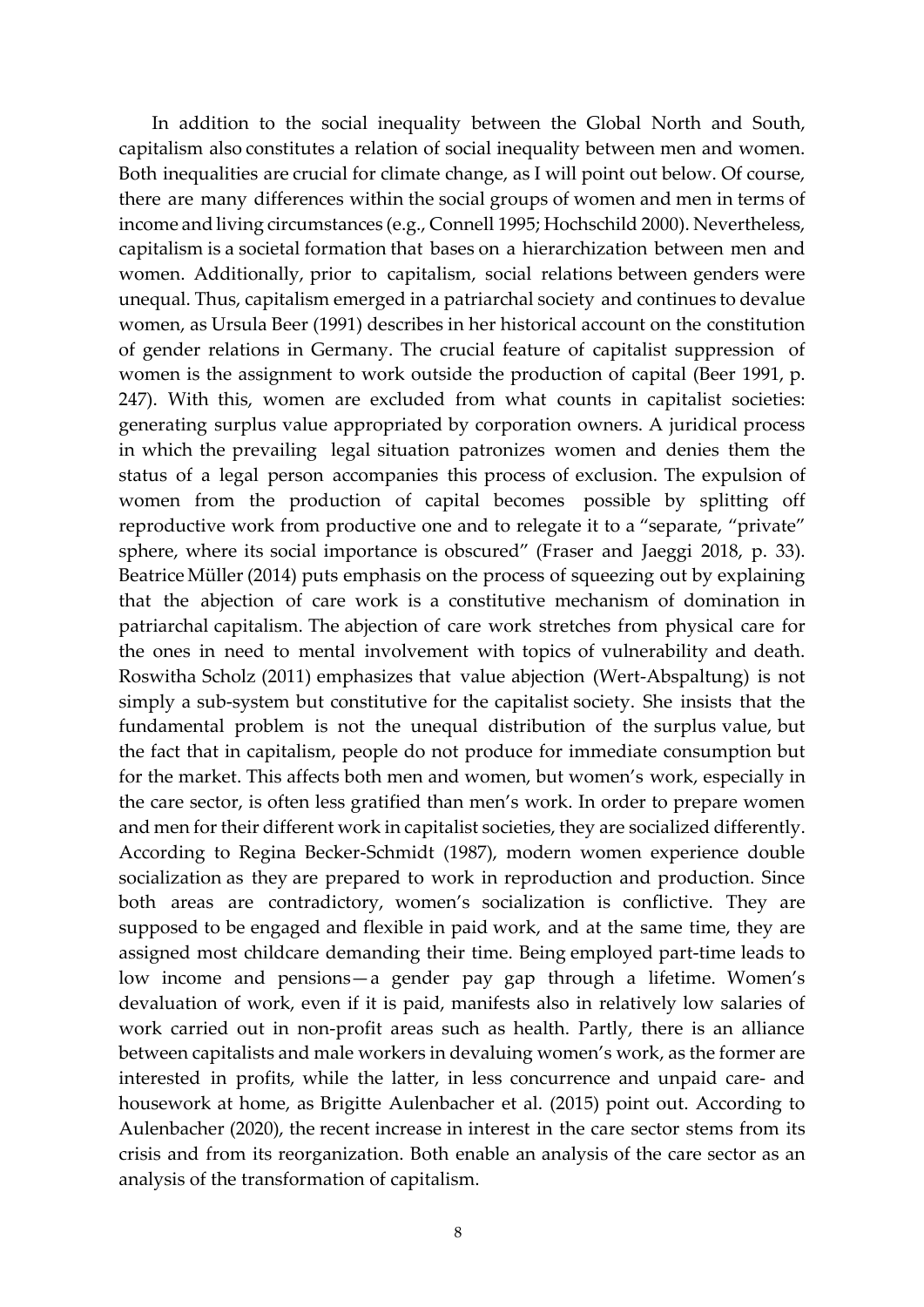#### **5. Climate Change as Societal Relation of Violence**

Thus far, capitalism has been identified as a major cause for climate change by its destructive social relation to nature, by its hierarchy between Global North and South, in which large extractions of natural resources occur, and by its inherent gender hierarchy in which the abjection of care work comprehends the neglect of caring for nature. In this section, I want to classify climate change as a societal relation to violence. I will point to three aspects of this violence: First, the continuity of destruction within capitalistic logic, as it could be illustrated with the trade of emission rights; second, violence as it materializes in forms of catastrophes such as hunger, and third, violence in dealing with the most affected: women from the Global South.

The trade with emission rights has been conceptualized in the 1960s and since then has been adopted by several countries. It is a market-based measure of environmental protection created by governments. Its core idea is the right to pollute. A right to pollute is closely linked to the fundamental capitalist assumption of externalization, which has a destructive relationship with nature. Chertkovskaya and Paulsson (2021) subsume similar measures such as carbon trading and biodiversity offset schemes as legalizing corporate violence. Corporate violence "refers to violence motivated or caused by material interest, profit-seeking and economic expansion" (ibid., p. 407). It often manifests in indirect and collective, thus structural, forms. However, corporative violence can also be observed in direct repression, criminalization, and violent targeting of activists, as the authors describe with examples of conflicts on dams in India. Trade with emission rights relies on the insight that pollution should be restricted, for which governments introduce caps. However, this restriction should work within a capitalist system. This offers the possibility to create profits with negotiations of emission rights, as pointed out by Carbon Market Watch (2016). Large European companies have received large amounts of free emissions allowances and sold these on an international market. Trade with emission rights is, therefore, not a rejection of but a continuity of violent relationship with nature and even an extremely tricky one, as they turn a measure intended to improve the climate into a tool of capitalization of formerly common goods such as the biosphere. Consequently, tipping points are created that obtain a dynamic power in themselves, independent from human activity. One of the tipping points is climate change, bringing with it catastrophes such as droughts, floods, and hunger, on which I will focus now.

These catastrophes are extremely violent in the way that they pose an immediate threat to the survival of humans, animals, and plants. In 2021, worldwide hunger increased, and climate variability and extremes have been identified, next to conflicts and economic slowdowns and downturns, as the major reasons for hunger (FAO 2021). According to Parry et al. (2009), the most affected are regions in the Global South, mainly Africa and Asia. FAO (2021) shows the gender hierarchy in food insecurity being globally and in every region higher among women than among men.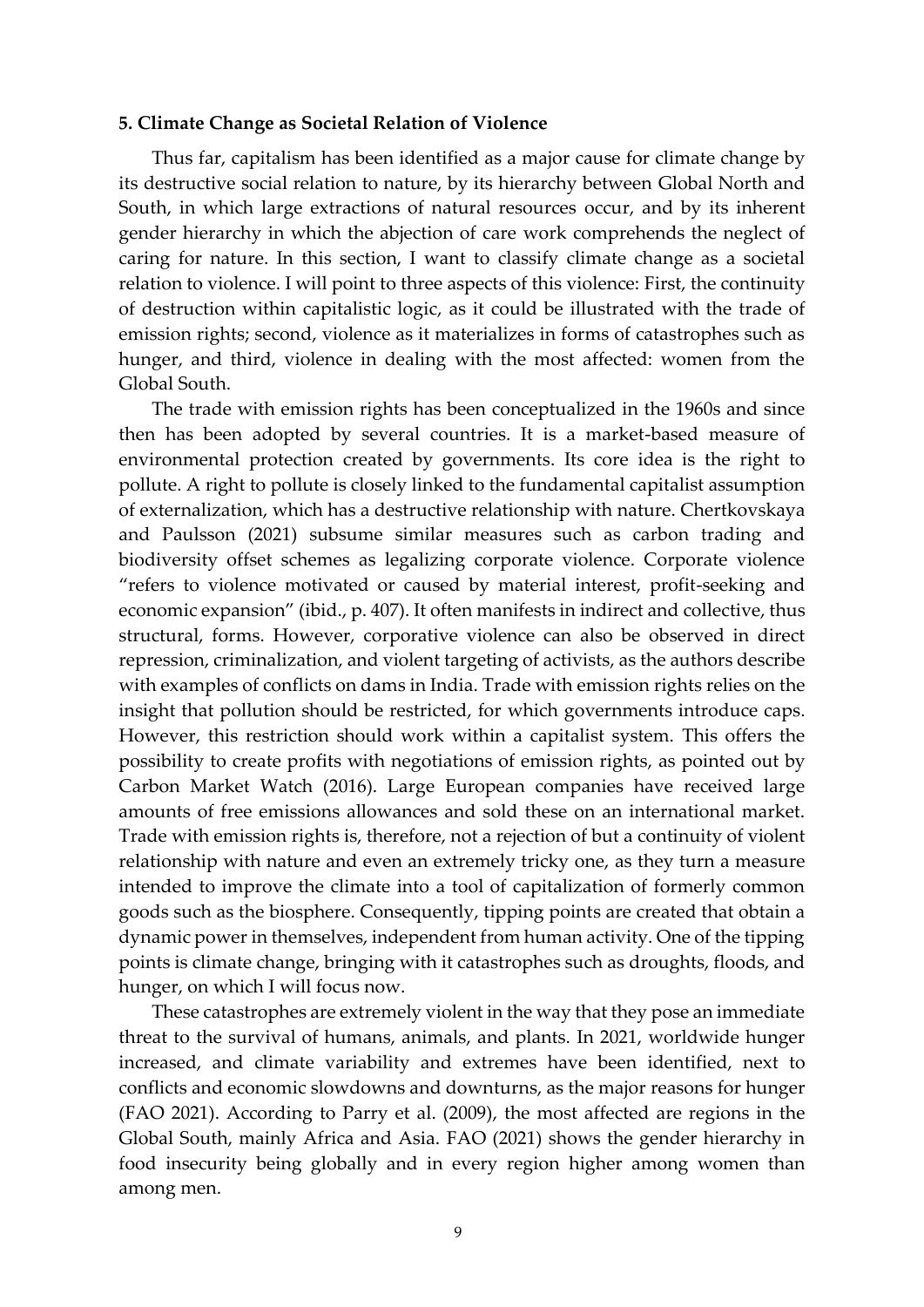Direct links between environmental pressures and gender-based violence are reported (Castañeda Camey et al. 2020). For example, armed forces have deployed violence against women to ensure large-scale infrastructure projects for extractions and pressure local communities. Jeannette Cwienk (2020) reports on increased rape, domestic violence, and forced marriages as consequences of climate change.

Understanding climate change as a societal relation of violence urges the necessity to mitigate climate change. This calls for a socio-ecological transformation that extends beyond market-based tools. Therefore, I will turn to the concept of degrowth in the next section.

# **6. Conclusions: Degrowth as a Social-Ecological Transformations Aiming at Climate Justice**

In this final section, I want to argue for an alternative way to capitalism by referring to degrowth as a social-ecological transformation aiming at climate justice. My argumentation opposes The European Green Deal, as passed by the European Union in December 2019, as it explicitly adheres to the aim of economic growth. It believes in technologies' ability to enable climate-neutral production of energy, products, and thus, wealth. It aims at a new capitalist accumulation regime without fossil resources. According to Pasi Heikkurinen 2016, "economic growth is the main cause for ecological destruction" (p. 9). Consequently, Robra and Heikkurinen (2019) argue that sustainability cannot be based on further economic growth, and a counter-hegemonic discourse on capitalism is needed. An example of a counterhegemonic discourse is the social movement toward degrowth. It offers insights into how an alternative to the current capitalist system causing climate change could manifest as. By degrowth, I refer to a definition suggested by Kallis et al. (2018) stating,

Degrowth is a new term that signifies radical political and economic reorganization leading to drastically reduced resource and energy throughput. Related scholarship critiques the ideology behind the dogma of economic growth; contributes to documentation of negative material, social and ecological effects of growth; and assess alternatives to growth-based development (p. 1).

Thus, on a symbolic level of social relations toward nature, degrowth aims at sustainability. Together, symbolic and material levels of degrowth aim at climate justice, a social system of equality between humans around the globe. I will start with a brief description of alternative relations toward nature and tie it in with a sketch of alternative relations between humans, drawing to the concept of commons as an important part of degrowth.

The idea of sustainability contains the recognition of human dependency on nature and the limits of nature. In contrast to a dualistic view on nature as something to be endless and exploitable, humans have to take care of nature, which includes not extracting that could not be regenerated. Following the insight of being part of nature, and not opposed or independent of nature, enables, for example, a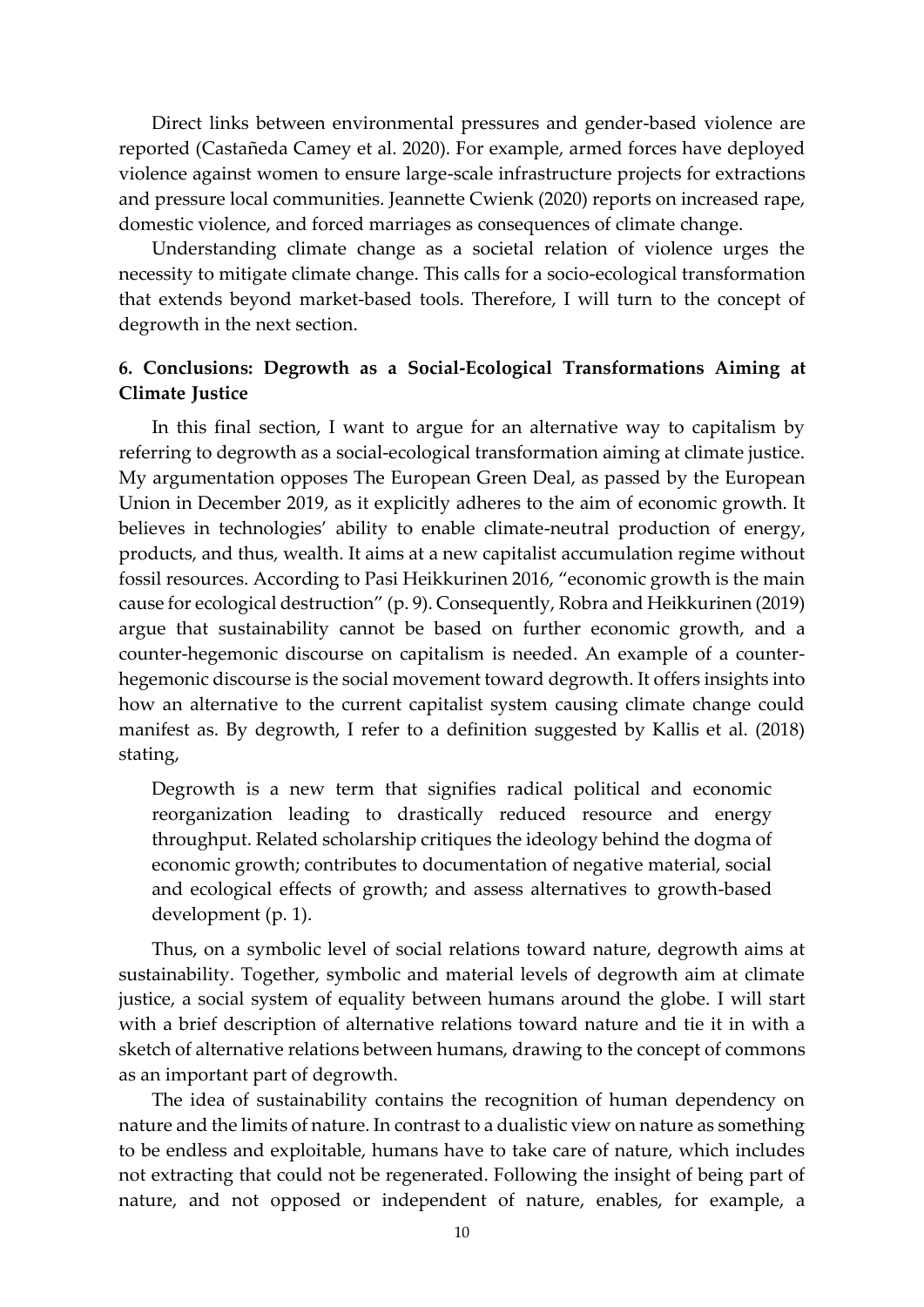perspective on water as an articulation of life to be accessible for everybody, as claimed by indigenous people. Here, a material level ties in immediately, because the recognition of indigenous people could help to achieve a protective relationship with nature as their ways of living contain principles of reciprocity and coexistence with plants, animals, rivers, mountains, etc. that means equilibrium. Recognition of and material rights to indigenous people would be one important element in a socioecological transformation for climate justice. Importantly, Eduardo Gudynas (2016) alerts to an instrumental usage of indigenous practices such as the cha'lla, a thanksgiving to Pachamama (Mother Earth) for legitimizing the extraction of oil, as carried out by the Bolivian president Evo Morales in 2015. Gudynas' analysis and critique of several left-wing governments in South America call for more in-depth studies. However, the Andean concept of sumak kawsay, of a good life, could serve as a normative point of reference for a solidarity way of living, according to Brand et al. (2017), without the destruction of biophysical foundations of life. I suppose its main power lies in its counter-hegemonic content to the current mainstream of growth. Ecofeminists such as Maria Mies (1986) have tied into indigenous perspectives and suggested as fundamental aim for future societies the creation and maintenance of life. Mies (1995) insisted on the interconnectivity of all life in her concept of subsistence. Her subsistence perspective does not mean that everybody should plant their own fruits and vegetables, but that the overarching aim of life, instead of capital, leads to economic activities that rely on constructive relations to nature and between people. Basic democracy is one cornerstone and dichotomist thinking between life-creating and product-creating activities should be abolished. Mies calls for a holistic paradigm in science and for the reintegration of culture and work, of mind and material. Ariel Salleh ([1997] 2017) coined the term "metaindustrial labour" as a strategic tool to address work inside and outside capitalism that "keeps 'metabolic value' or ecological integrity intact" (p. 306). According to Salleh (2015) "What the global North can learn from the global South—and from its own domestic periphery—is that meta- industrial labour is a tacit 'sustainability science', an economic episteme, able to provision humans in reciprocity with nature without displacing costs on to others" (p. 53). Salleh brings together eco-socialist, feminist, and decolonial perspectives that aim at a socio-ecological transition of societies globally. A way forward to such societies are the creation of commons as Silvia Federici ([2013] 2019) suggests. By commons, she refers to new modes of production, shared property to be used by everyone, not for sale. According to Helferich and Bollier (2015), "commons and degrowth are complementary to each other" (p. 105). Commons do not need economic growth and have the potential to undermine fundamental pillars of capitalism. Kostakis et al. (2016) point to the possibility to integrate global design and local manufacturing of commons. In an empirical study, Robra et al. (2020) found that if peer production is commons-based, it is a part of degrowth if organizations are explicitly oriented toward eco-sufficiency. A year later, Robra et al. (2021) added that "a strong awareness of the contradiction of CBPP [Commons-Based Peer-Production] in the capitalist system and the aim to shift societal structures helps to survive this contradiction and align with degrowth counter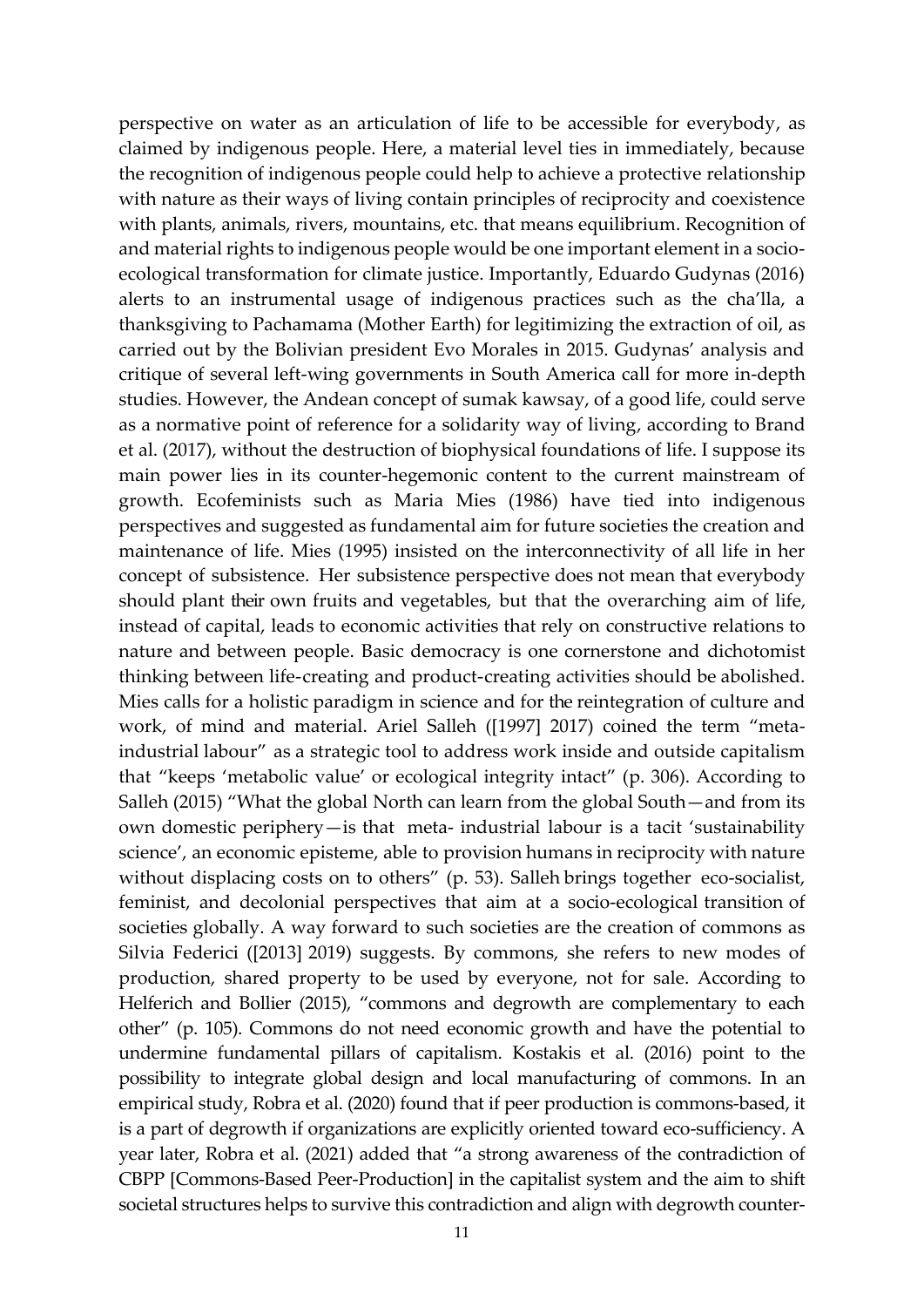hegemony simultaneously" (p. 363). Commons are social relations, practices, and work based on established regulations, which require community. The concept of commons develops as a collective subject. Environmental activists in Germany build on Federici's concept of the commons in their concrete call to the socialization of energy producers, which they consider as relevant for ecology (Linda and Theresa 2019). They insist on the difference between socialization and nationalization, as the latter contains the danger that the aims of energy production for growth and profit maintain. In contrast, socialized energy production relies on democratic processes of negotiations. Here, the principle of subsidiarity could emphasize selfdetermination on local levels. Nevertheless, this should be embedded in an overarching negotiation on social and ecological aims and criteria of society. Socialization, too, is oriented toward an economy that serves to satisfy the needs of the majority and not raise profits for a small minority. Degrowth movements emphasize reproduction, the redistribution of income and capital, and regionally embedded economic circulations. According to Barbara Muraca (2019), degrowth refers to the feminist critique of the gross domestic product as a monetary indicator for growth and the mainstream belief that growth stabilizes societies, which the European Union shares. She points to the hegemonic creation of the meaning of growth in coining patterns of recognition and needs. Muraca follows Bloch in calling for a concrete utopia, imaging real possibilities as something already lying dormant in our world. Utopia creates an education of desire— motivating people to start with social-ecological transformations wherever they are. Commons-based peer production, meta-industrial labor, recognition of and material rights to indigenous people are already steps of a radical political and economic reorganization toward climate justice. Therefore, to conclude, the paradigm of degrowth comprehends these steps, and with it, a decolonial and feminist socioecological transition aiming at coexistence with nature without destruction.

**Funding:** This research received no external funding.

**Acknowledgments:** My acknowledgments go to the reviewers and to all administrative and technical staff involved in this publication.

**Conflicts of Interest:** The author declares no conflicts of interest.

## **References**

- (Altvater 2005) Altvater, Elmar. 2005. *Das Ende des Kapitalismus, wie wir ihn kennen. Eine radikale Kapitalismuskritik*. Münster: Verlag Westfälisches Dampfboot.
- (Arruzza 2014) Arruzza, Cinzia. 2014. Remarks on Gender. *International Viewpoint. Online Socialist Magazine*, November 11, pp. 1–15. Available online: https://internationalviewpoint.org/spip.php?article3718 (accessed on 2 October 2021).
- (Aulenbacher et al. 2015) Aulenbacher, Brigitte, Birgit Riegraf, and Susanne Völker. 2015. *Feministische Kapitalismuskritik.* Münster: Westfälisches Dampfboot.
- (Aulenbacher 2020) Aulenbacher, Brigitte. 2020. Auf neuer Stufe vergesellschaftet: Care und soziale Reproduktion im Gegenwartskapitalismus. In *Gespannte Arbeits- und Geschlechterverhältnisse im Marktkapitalismus*. Edited by Karina Becker, Kristina Binner, and Fabienne Décieux. Wiesbaden: Springer, pp. 125–47.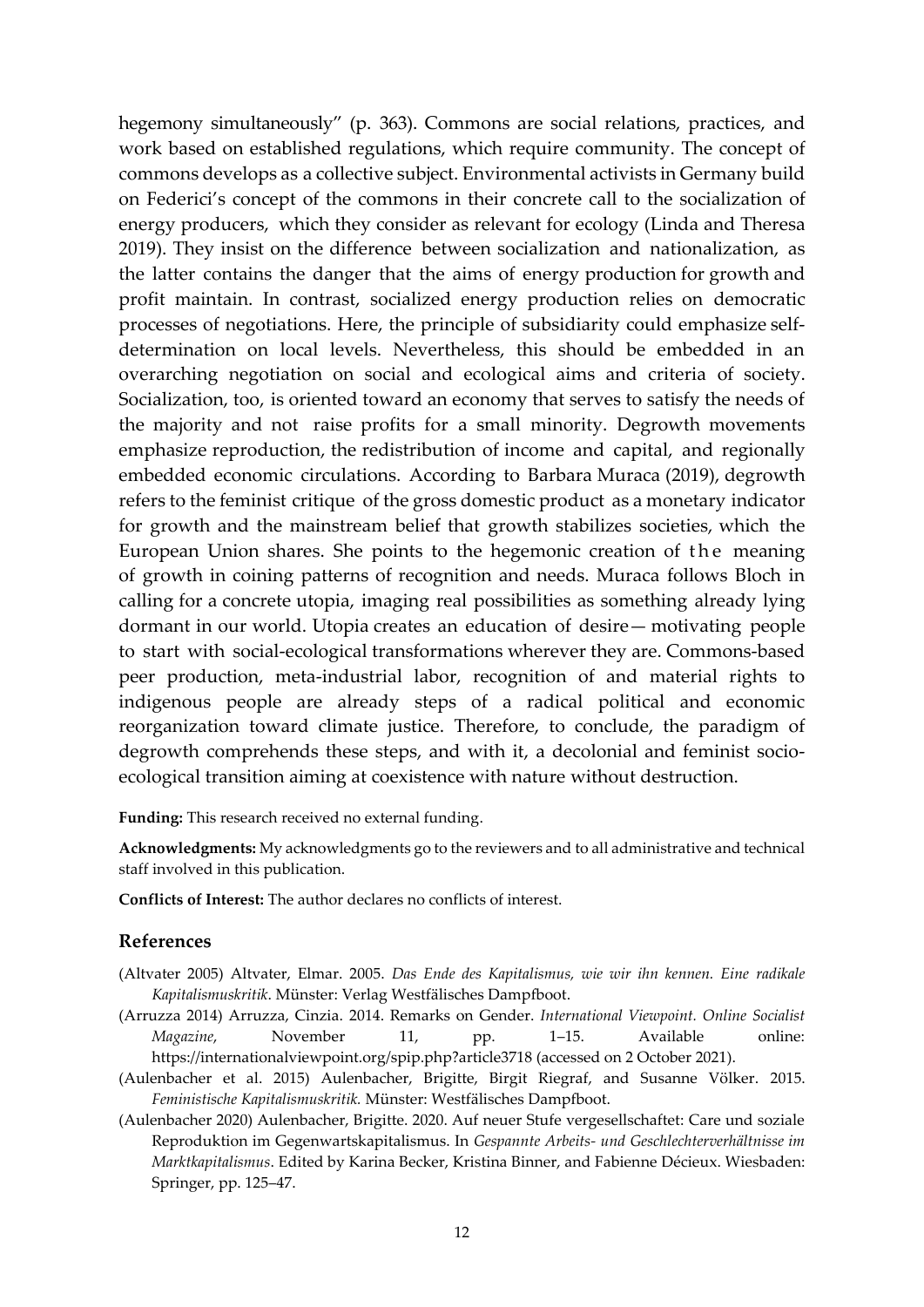- (Becker-Schmidt 1987) Becker-Schmidt, Regina. 1987. Die doppelte Vergesellschaftung–die doppelte Unterdrückung: Besonderheiten der Frauenforschung in den Sozialwissenschaften. In *Die andere Hälfte der Gesellschaft*. Edited by Lilo Unterkirchen und Ina Wagner. Österreichischer Soziologentag 1985. Wien: Verlag des österreichischen Gewerkschaftsbundes, pp. 10–25.
- (Beer 1991) Beer, Ursula. 1991. *Geschlecht, Struktur, Geschichte. Soziale Konstituierung des Geschlechterverhältnisses*. Frankfurt: Campus.
- (Brand et al. 2017) Brand, Ulrich, Markus Wissen, and Imperiale Lebensweise. 2017. *Zur Ausbeutung von Mensch und Natur im Globalen Kapitalismus*. München: Oekom verlag.
- (Carbon Market Watch 2016) Carbon Market Watch. 2016. Industry Windfall Profits from Europe's Carbon Market 2008–2015. Available online: https://carbonmarketwatch.org/wpcontent/uploads/2016/11/CMW-Industry-windfall-profits-from-Europe%E2%80%99s-carbonmarket-2008-2015\_web\_final.pdf (accessed on 16 October 2021).
- (Castañeda Camey et al. 2020) Castañeda Camey, Itzá, Laura Sabater, Cate Owren, A. Emmett Boyer, and Jamie Wen. 2020. Gender-Based Violence and Environment Linkages. The Violence of Inequality, Gland: Switzerland. Available online: https://portals.iucn.org/library/sites/library/files/documents/2020-002-En.pdf (accessed on 20 October 2021).
- (Chertkovskaya and Paulsson 2021) Chertkovskaya, Ekaterina, and Alexander Paulsson. 2021. Countering corporate violence: Degrowth, ecosocialism and organizing beyond the destructive forces of capitalism. *Organization* 28: 405–25.
- (Coccia 2018) Coccia, Mario. 2018. World-System Theory. As sociopolitical approach to explain World economic development in a capitalistic economy. *Journal of Economics and Political Economy* 5: 459–65.
- (Connell 1995) Connell, Robert William. 1995: *Masculinities*. Cambridge: Polity Press.
- (Cwienk 2020) Cwienk, Jeannette. 2020. Climate Change Leads to More Violence against Women, Girls, DW 27.2.2020. Available online: https://www.dw.com/en/women-climate-change-sexualviolence-iucn/a-52449269 (accessed on 20 October 2021).
- (Dietz and Wissen 2009) Dietz, Kristina, and Markus Wissen. 2009. Kapitalismus und "natürliche Grenzen". Eine kritische Diskussion ökomarxistischer Zugänge zur ökologischen Krise. *PROKLA, Zeitschrift für Kritische Sozialwissenschaft* 39: 351–69.
- (FAO 2021) FAO (Food and Agriculture Organization of the United Nations). 2021. The State of Food Security and Nutrition in the World 2021. Available online: https://www.fao.org/3/cb4474en/online/cb4474en.html (accessed on 20 October 2021).
- (Federici [2013] 2019) Federici, Silvia. 2019. *Re-Enchanting the World: Feminism and the Politics of the Commons*. Oakland: PM Press, pp. 85–98. First published in 2013.
- (Foster 1999) Foster, John Bellamy. 1999. Marx's theory of metabolic rift: Classical foundations for environmental sociology. *American Journal of Sociology* 105: 366–405.
- (Fraser and Jaeggi 2018) Fraser, Nancy, and Rahel Jaeggi. 2018. *Capitalism. A Conversation in Critical Theory*. Cambridge: Polity Press.
- (Galeano [1971] 1985) Galeano, Eduardo. 1985. *Die Offenen Adern Lateinamerikas. Die Geschichte eines Kontinents*. Wuppertal: Hammer. First published in 1971.
- (Gudynas 2016) Gudynas, Eduardo. 2016. *Teología de los extractivismos: Introducción a Tabula Rasa No 24*. Bogotá: Universidad Colegio Mayor de Cundinamarca. pp. 11–23.
- (Harding 2001) Harding, Sandra. 2001. Comments on Walby's "Against Epistemological Chasms: The Science Question in Feminism Revisited": Can Democratic Values and Interests Ever Play a Rationally Justifiable Role in the Evaluation of Scientific Work? *Signs* 26: 511–25.
- (Heikkurinen 2016) Heikkurinen, Pasi. 2016. Degrowth by means of technology? A treatise for an ethos of releasement. *Journal of Cleaner Production*, doi: 10.1016/j.jclepro.2016.07.070.
- (Helferich and Bollier 2015) Helferich, Silke, and David Bollier. 2015. Commons. In *Degrowth. A Vocabulary for a New Era*. Edited by D'Alisa, Giacomo, Federico Demaria and Giorgos Kallis. New York and London: Routledge, pp. 103–6.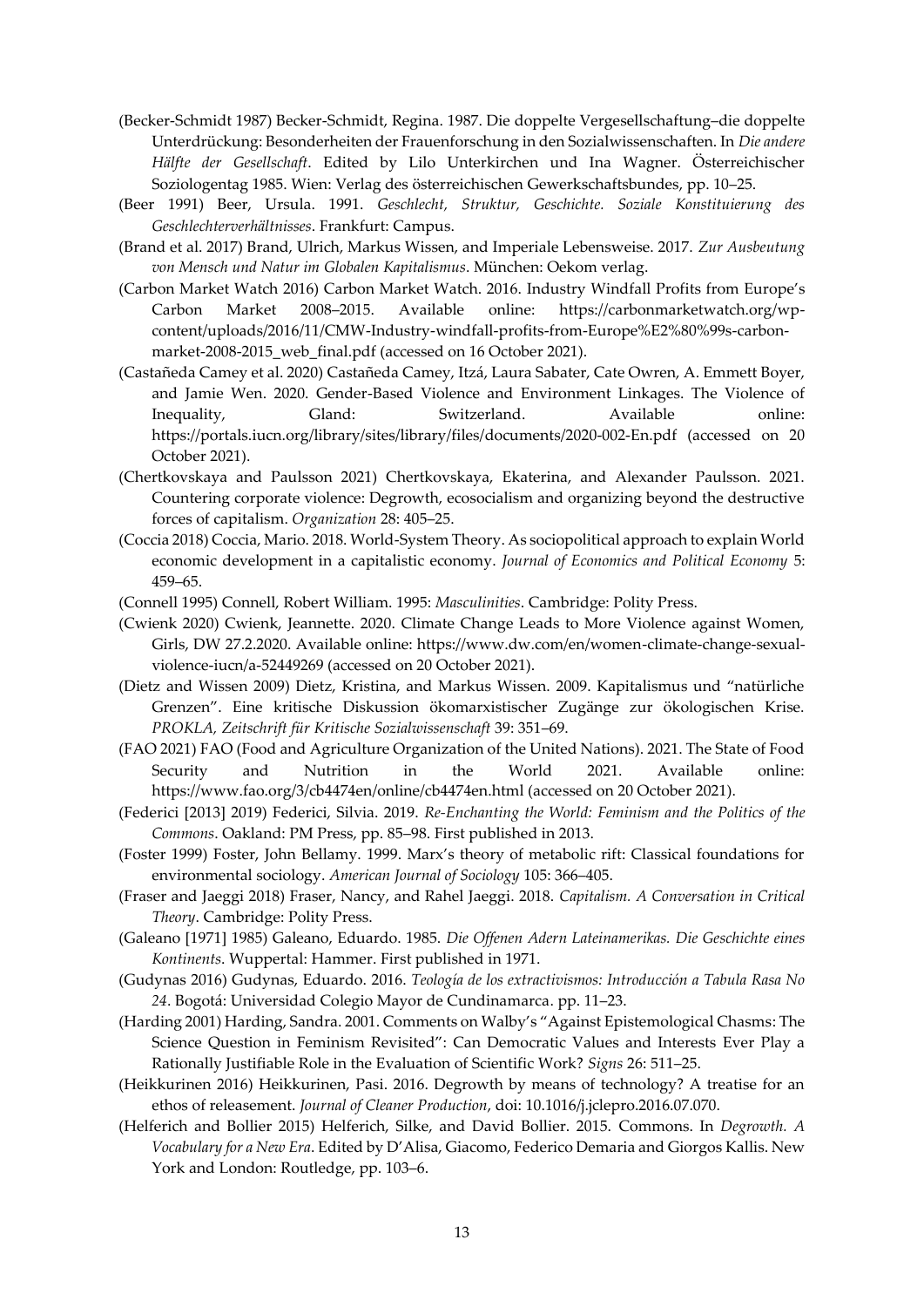- (Hochschild 2000) Hochschild, Arlie Russel. 2000. Global Care Chains and Emotional Surplus Value. In *On the Edge: Living with Global Capitalism*. Edited by Will Hutton and Anthony Giddens. London: Jonathan Cape, pp. 130–46.
- (Kallis et al. 2018) Kallis, Giorgos, Vasilis Kostakis, Steffen Lange, Barbara Muraca, Susan Paulson, and Matthias Schmelzer. 2018. Research on Degrowth. *Annual Review of Environment and Ressources* 43: 291–316.
- (Karathanassis 2015) Karathanassis, Athanasios. 2015. *Kapitalistische Naturverhältnisse. Ursachen von Naturzerstörung–Begründungen einer Postwachstumsökonomie*. Hamburg: VSA Verlag.
- (Kostakis et al. 2016) Kostakis, Vasilis, Minas Liarokapis, Kostas Latoufis, and Michel Bauwens. 2016. The convergence of digital commons with local manufacturing from a degrowth perspective: Two illustrative cases. *Journal of Cleaner Production* 197: 1684–93. doi:10.1016/j.jclepro.2016.09.077.
- (Linda and Theresa 2019) Linda, and Theresa. 2019. Wider dem post-ideologischen Zeitalter. Keine sozial-ökologische Transformation ohne Vergesellschaftung. *arranca! Für eine interventionistische Linke* 53: 22–23.
- (Luxemburg [1913] 1923) Luxemburg, Rosa. 1923. *Die Akkumulation des Kapitals.* Edited by Clara Zetkin and Adolf Warski. Vol. 6 of Gesammelte Werke. Berlin: Vereinigung Internationaler Verlag-Anstalten. First published in 1913.
- (Marx [1867] 1988) Marx, Karl. 1988. *Das Kapital. Kritik der politischen Ökonomie*. Erster Band. Berlin: Dietz Verlag. First published in 1867.
- (Merchant 1983) Merchant, Carolyn. 1983. *The Death of Nature: Women, Technology and the Scientific Revolution*. San Francisco: Harper & Row.
- (Mies 1986) Mies, Maria. 1986. *Patriarchy and Accumulation on a World Scale*. London: Zed Books.
- (Mies 1995) Mies, Maria. 1995. Die Notwendigkeit einer neuen Vision: Die Subsistenzperspektive. In *Ökofeminismus. Beiträge zur Praxis und Theorie*. Edited by Maria Mies and Vandana Shiva. Zürich: Rotpunktverlag, pp. 388–420. [1993: Ecofeminism bei Zed Books, London, Mies revised most of her papers for the German edition].
- (Milanovic 2016) Milanovic, Branco. 2016. *Global Inequality. A New Approach for the Age of Globalization*. Cambridge, MA and London: The Belknap Press of Harvard University Press.
- (Moore 2000) Moore, Jason W. 2000. Environmental crisis and the metabolic rift in world-historical perspective. *Organization & Environment* 13: 123–57.
- (Moore 2015) Moore, Jason W. 2015: *Capitalism in the Web of Life. Ecology and the Accumulation of Capital*. London and New York: Verso.
- (Müller 2014) Müller, Beatrice. 2014. Wert-Abjektion als grundlegende Herrschaftsform des patriarchalen Kapitalismus—"Sorge(n)freie" Gesellschaft als Resultat. *PROKLA. Zeitschrift für kritische Sozialwissenschaft* 44: 31–52.
- (Muraca 2019) Muraca, Barbara. 2019. Degrowth: Eine radikale Alternative zum Neoliberalismus. In *Ökonomie und Gesellschaft. Transformationsgesellschaften. Zum Wandel gesellschaftlicher Naturverhältnisse*. Edited by Michaela Christ, Bernd Sommer and Klara Stumpf. Marburg: Metropolis-Verlag, pp. 143–61.
- (Parry et al. 2009) Parry, Martin, Alex Evans, Mark W. Rosegrant, and Tim Wheeler. 2009. Climate Change and Hunger. Responding to the Challenge, published by World Food Programme, Rome. Available online: http://ebrary-1ifpri-1org-1009831xf0066.erf.sbb.spkberlin.de/utils/getfile/collection/p15738coll2/id/17143/filename/17144.pdf (accessed on 20 October 2021).
- (Robra et al. 2021) Robra, Ben, Alex Pazaitis, and Kostas Latoufis. 2021. Counter-hegemonic decision Premises in Commons-based Peer Production: A Degrowth Case Study. *tripleC* 19: 343–70.
- (Robra and Heikkurinen 2019) Robra, Ben, and Pasi Heikkurinen. 2019. Degrowth and the Sustainable Development Goals. In *Decent Work and Economic Growth*. *Encyclopedia of the UN Sustainable Development Goals*. Edited by Walter Leal Filho, Anabela Azul, Luciana Brandli, Pinar Özuyar and Tony Wall. Cham: Springer. https://doi.org/10.1007/978-3-319-71058-7\_37-1.
- (Robra et al. 2020) Robra, Ben, Pasi Heikkurinen, and Iana Nesterova. 2020. Commons-based peer production for degrowth? The case for eco-sufficiency for economic organisations. *Sustainable Future* 2: 100035, https://doi.org/10.1016/j.sftr.2020.100035.